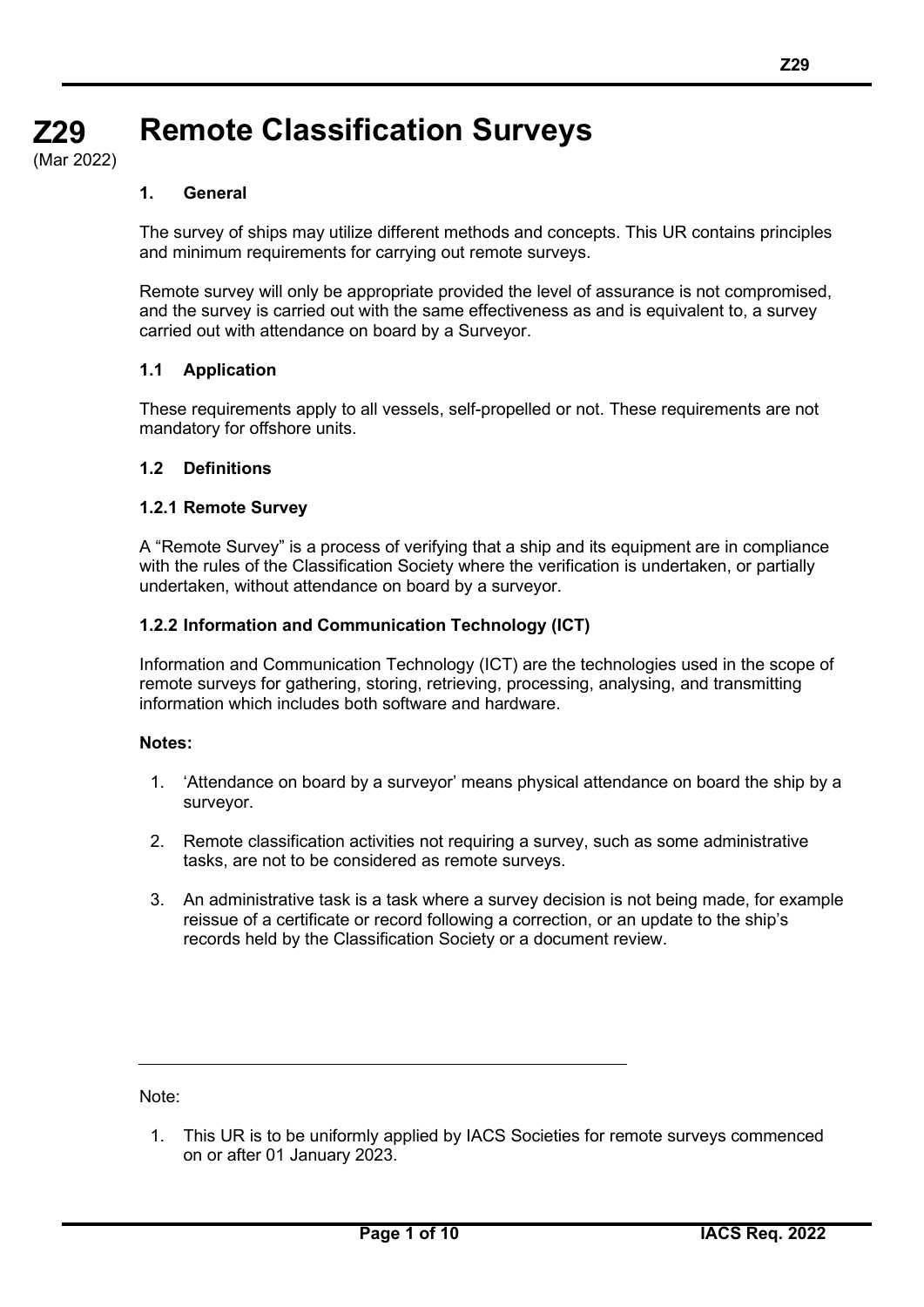# **Z29**

**(cont)**

**2. Requirements for equivalency**

The requirements for equivalency of a remote survey to a survey attended on board by a Surveyor include:

- eligibility of the remote survey
- qualification of Surveyors
- planning of the remote survey
- performance of the remote survey
- assessment of the remote survey
- reporting

Equivalency is obtained when, with the use of available ICT, a surveyor can perform a survey remotely being able to:

- obtain the supporting and technical evidence required according to the applicable rules,
- verify applicable survey items and relevant tests,

and the results of the remote survey provide the same level of assurance obtained with attendance on board by a Surveyor.

# **2.1 Eligibility of the remote survey**

Eligibility of the remote survey is to be decided based on type and scope of the requested survey, in accordance with 3.1 and, if applicable, flag State Administration acceptance and possible instructions, when the classification survey is also related to a statutory item, and the Society is carrying out the statutory survey on behalf of the flag State Administration.

A remote survey is deemed eligible when it provides the same level of assurance, according to the requirements for equivalency, as if it was conducted with attendance on board by a Surveyor.

Remote surveys are generally to be carried out with internet connection allowing a live streaming visual examination, although, at the discretion of the Surveyor, a combination of remote survey methods (see 2.4) may be used. For simple/limited verifications, other types of ICT may be accepted by the Surveyor.

# **2.2 Qualification and monitoring of Surveyors**

# **2.2.1 Qualification**

Surveyors engaged in remote surveys are to be qualified as per standard procedures for the type of ship and type of survey, i.e., in accordance with IMO RO Code (MSC.349(92)), IACS Procedural Requirement PR 7, and the Society's training and qualification scheme.

Additional training is to be carried out, covering the ICT used for the remote survey, in relation to the applicable remote survey scope and methods, in order to fully qualify the Surveyor engaged in remote surveys.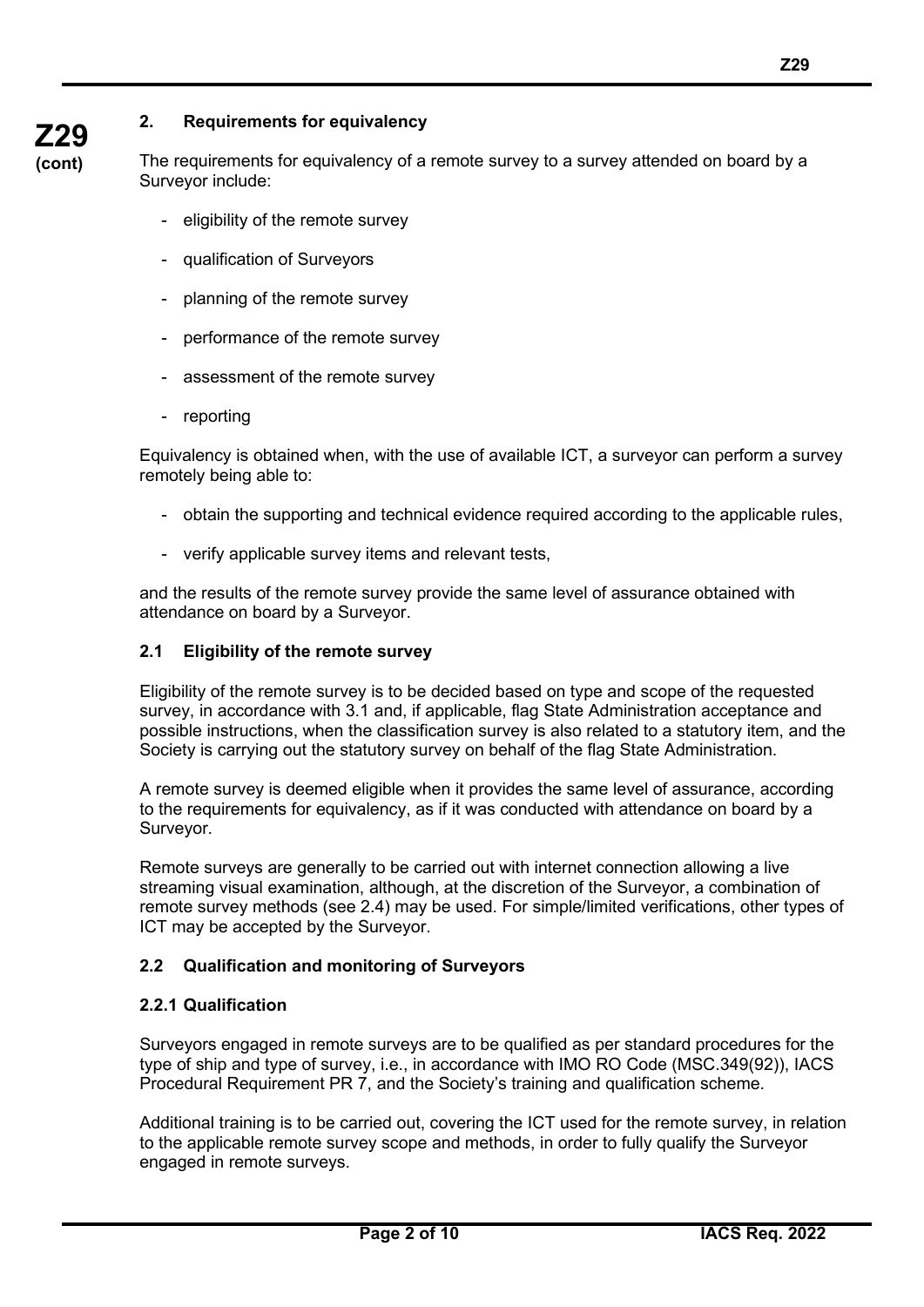The additional training required for qualification for remote surveys shall be in accordance with the Society's procedures and shall provide:

- knowledge of the operation of the Classification Society's remote survey software, if applicable
- knowledge of the technical and procedural aspects related to remote surveys
- knowledge of the connectivity aspects related to remote surveys

#### **2.2.2 Monitoring**

The monitoring of a Surveyor qualified for remote surveys is to be carried out in accordance with IACS Procedural Requirement PR 6

#### **2.2.3 Surveyor's Record**

Records of Surveyor's training and qualification for remote surveys shall be maintained and updated as per the Society's standard procedures.

#### **Notes:**

- 1. Society's personnel engaged in remote classification activities not requiring a survey (refer to 1.2.1) are to be trained and qualified according to the Society's standard procedures.
- 2. On board personnel/Crew:
	- Training and qualification of on board personnel/Crew are regulated by the STCW Convention and is a prerogative of the flag State Administration.
- The ship's flag State Administration may require that the Safety Management System of the ship is updated by the Company to include provisions for specific training of the crew engaged in remote surveys.

#### **2.3 Planning of the remote survey**

Planning of the remote survey is required to ensure that the remote survey is carried out in accordance with the applicable requirements. The content of the planning shall be based on the scope of the remote survey.

To ensure that the Surveyor can properly plan the remote survey and communicate with personnel/crew, so that the survey is carried out according to the applicable rules, adequate means are to be available enabling the Surveyor and allowing the Society to:

- properly interact with personnel/crew involved in the remote survey, before and during the survey process,
- agree on ICT means to be used
- verify that personnel/crew involved in the remote survey are suitably skilled to use the electronic devices and/or software used by the Society to perform the remote survey,
- acquire as deemed necessary information on identity and ranking of personnel/crew involved in the remote survey,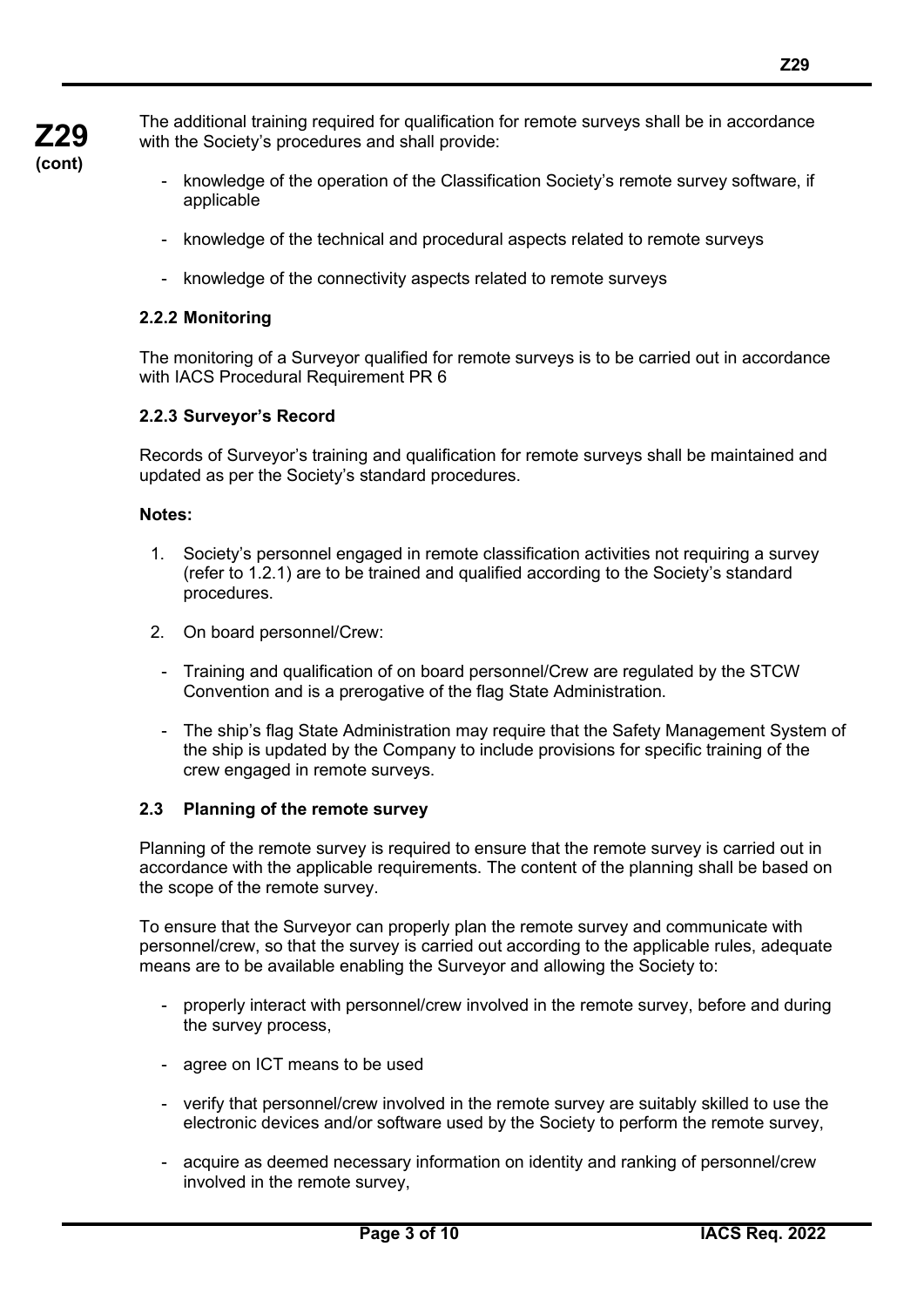- provide the survey item/scope to the personnel/crew involved in facilitating the remote surveys, including the tests that will be performed,
- communicate, during the remote survey, additional actions depending on the evidence to be collected.

One or more of the following means is to be provided for planning the remote survey:

- live-streaming video and audio connection
- exchange of data / electronic documents
- other means acceptable to the Society

The owner is to provide the necessary facilities for the safe execution of the survey.

#### **2.4 Performance of the remote survey**

To ensure that the Surveyor can properly perform the remote survey according to the applicable rules, the available evidence must allow the attending surveyor to:

- examine and assess a survey item and/or a group of items and/or supporting documents,
- verify and assess applicable tests and/or services.

The evidence provided to the Surveyor is subject to the technical evaluation and final acceptance by the Surveyor with respect to the completeness and accuracy, necessary to perform the requested survey according to the applicable requirements.

One or more of the following evidence is to be provided for performing the remote survey:

- live-streaming video and audio
- recorded videos provided by the Owner's representative
- photos provided by the Owner's representative
- other data and/or supporting documents acceptable to the Society.

#### **2.5 Assessment of the remote survey**

The Surveyor shall evaluate all evidence received and accept them before crediting the remote survey.

The means used for the remote survey must allow the Surveyor to collect the necessary evidence that will be examined according to the Surveyor's professional judgement in order to satisfactorily complete and credit the relevant survey items.

In case the Surveyor, according to their professional judgement, deems that the remote survey does not provide the same level of assurance as a survey with attendance on board by a Surveyor, the Surveyor may decide not to credit the relevant survey items.

#### **3. Scope and procedures**

A remote survey will be only appropriate provided it reaches the same level of assurance as, and is equivalent to, a survey attended on board by a Surveyor.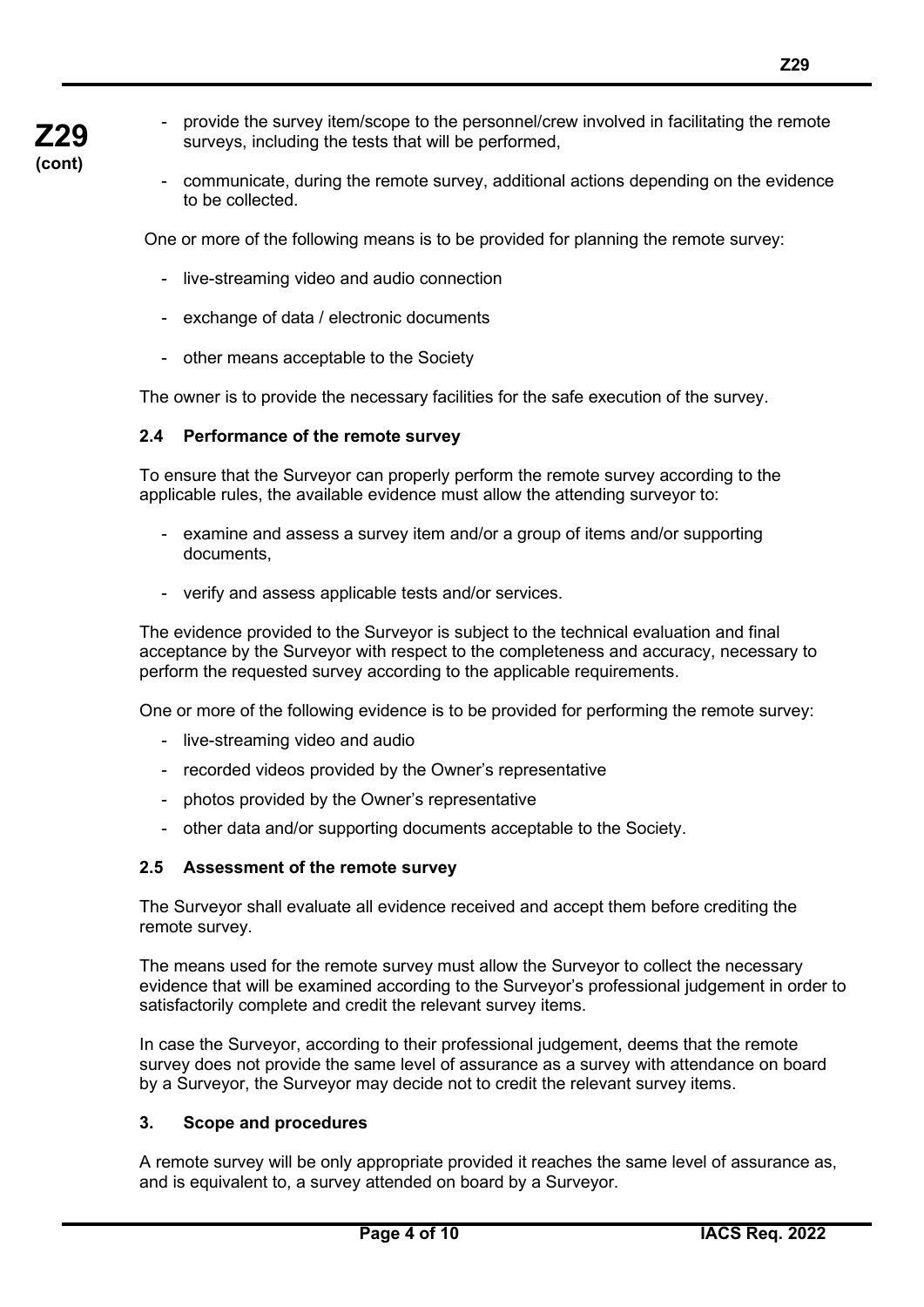# **3.1 Scope - Eligible survey items**

A remote survey may be proposed as an alternative to a survey attended on board by a Surveyor for the surveys listed in Table 1.

When the classification survey is also related to a statutory item, and the Society is carrying out the statutory survey on behalf of the flag State Administration, then the flag State Administration acceptance is required, and possible additional requirements are to be complied with.

The Surveyor may require to confirm the results of the remote survey, by a survey attended on board by a Surveyor, to credit the relevant survey items, in case the remote survey is not carried out to the Surveyor's satisfaction or it is required by the Classification Society.

#### **Table 1: Eligible remote survey items:**

| No.            | Surveys and related items eligible to remote survey                 | Live streaming |
|----------------|---------------------------------------------------------------------|----------------|
|                |                                                                     | required       |
|                |                                                                     | (See Notes)    |
| $\mathbf{1}$   | Postponement, issuance, deletion of Condition of Class              | X(1)           |
| $\overline{2}$ | Postponement of Class surveys                                       | X(1)           |
| $\overline{3}$ | Items of Continuous Survey for Machinery (UR Z18) or Planned        | X(1)           |
|                | Maintenance Scheme (UR Z20, PMS)                                    |                |
| 4              | Occasional survey for change of ship's name                         | X(1)           |
| 5              | Occasional survey for loss of anchor                                | X(1)           |
| 6              | Occasional survey for minor machinery or equipment damage           | X(1)           |
| $\overline{7}$ | Occasional survey for minor hull damage                             | X(1)           |
| 8              | Occasional survey for minor deficiencies/defects not subject to a   | X(1)           |
|                | <b>Condition of Class</b>                                           |                |
| 9              | In-water bottom survey                                              | X              |
| 10             | Specified items of a class periodical survey (excluding additional  | X(1)(2)        |
|                | specific items of initial or renewal surveys), including completion |                |
|                | of remaining items of a part held class periodical survey           |                |
| 11             | Non-propelled / un-manned barges/pontoon - annual surveys           | X              |
|                | when no survey of hull compartments is due                          |                |
| 12             | Minor retrofit / installation/upgrade of equipment                  | X(1)           |
| 13             | Documentary or data based initial / periodical / renewal /          |                |
|                | occasional verifications and surveys                                |                |

#### **Notes:**

- 1. "(1)" means that live streaming may not be required for minor survey scope or that a combination remote survey method, as listed in 2.4, may be used at the sole discretion of the Society.
- 2. "(2)" means that pure documentary verifications are eligible in accordance with item 13.
- 3. Live streaming may be required for surveys not marked X in the Table, depending on the survey scope at the sole discretion of the Society.
- 4. "Minor" in the items 6, 7, 8 and 12 means that the item can be surveyed remotely according to requirements for equivalency given in 2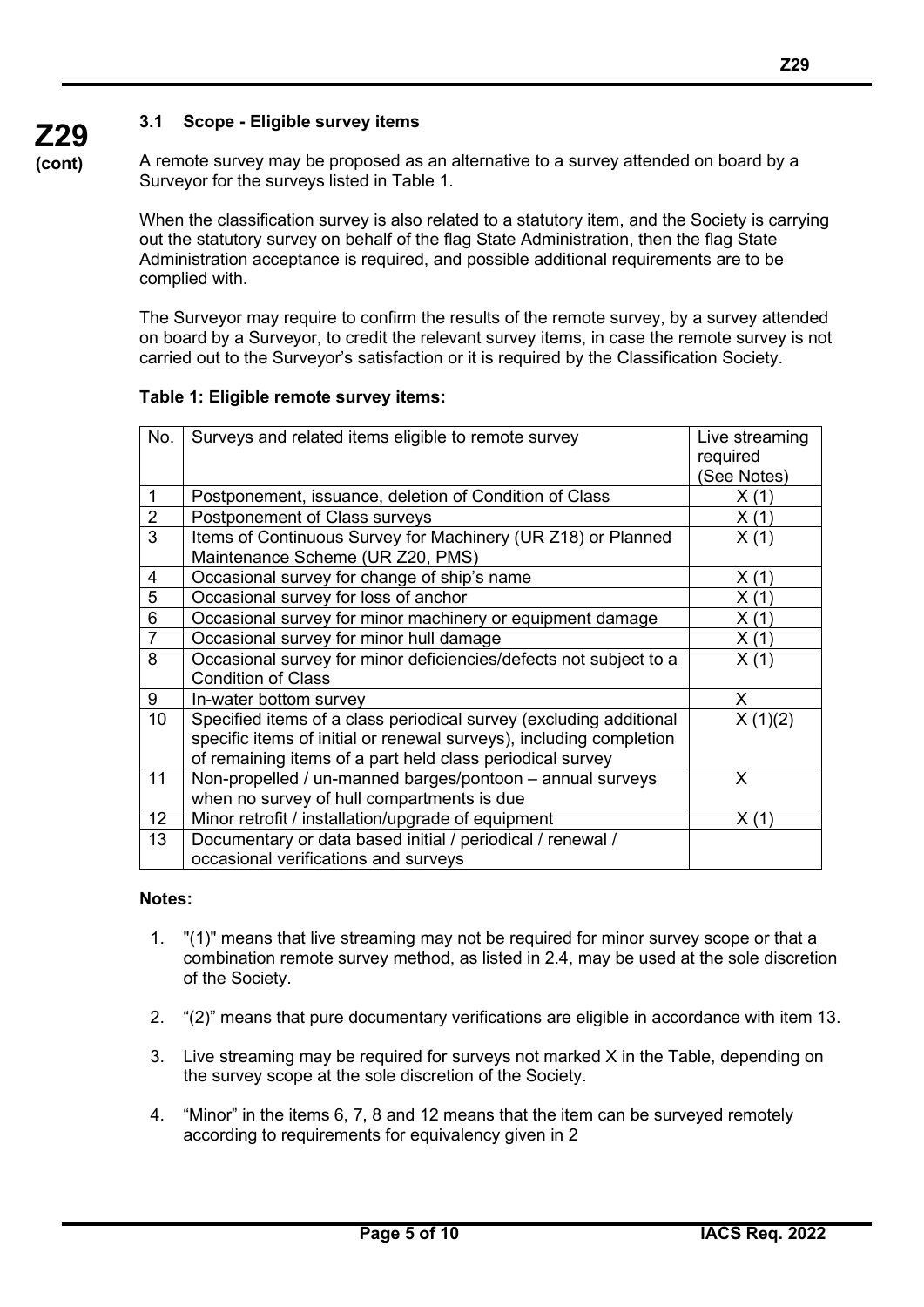### **3.2.1 Eligibility**

Refer to 2.1.

#### **3.2.2 Digital information quality, completeness, and accuracy**

Final appraisal of the quality of digital information is at the discretion of the Surveyor, who is to be satisfied with the content and the quality of digital information collected, and the survey carried out, allowing the Surveyor to confirm its completion.

The Owner is responsible for the completeness and accuracy of digital information provided. The digital information submitted by the Owner to the Surveyor is to reflect the real situation of the surveyed item. The date and time, when a photo or video was taken are to be made available to the Surveyor or identifiable from its metadata.

The Society is to collect and store digital information as evidence of the survey. It is not necessary to store all of digital information received; the exact digital information stored shall support the survey decision and is to be decided by the Surveyor crediting the survey.

The remote survey is carried out under the supervision and upon instructions of the Surveyor, who is in charge of crediting the remote surveys. A surveyor attendance on board may be required to complete the survey, upon the Surveyor's request and at their discretion.

#### **3.2.3 Requirements for a remote survey when live streaming is not used**

When live streaming is not used, communication and digital information collection are to be performed through an ICT channels (such as emails, data streams and clouds), which is to be accepted by the Classification Society prior to the survey.

The Owner's representative is to confirm the identity of the ship at the commencement of the survey.

#### **3.2.4 Requirements for a remote survey when live streaming is used**

The Owner's is to ensure that:

- the Owner's representative is attending onboard and has access to the areas intended to be surveyed
- the Owner's representative has at his disposal a 2-ways visual and audible communication means complying with the requirements in 4.
- ICT solution is available on the communication means and meets the requirement described in 4.

In the case these requirements cannot be fulfilled, the remote survey may be rejected. The Surveyor is to verify the identity of the ship at the commencement of the survey by live streaming.

#### **3.3 Hardware and ICT solution**

Refer to 4.1.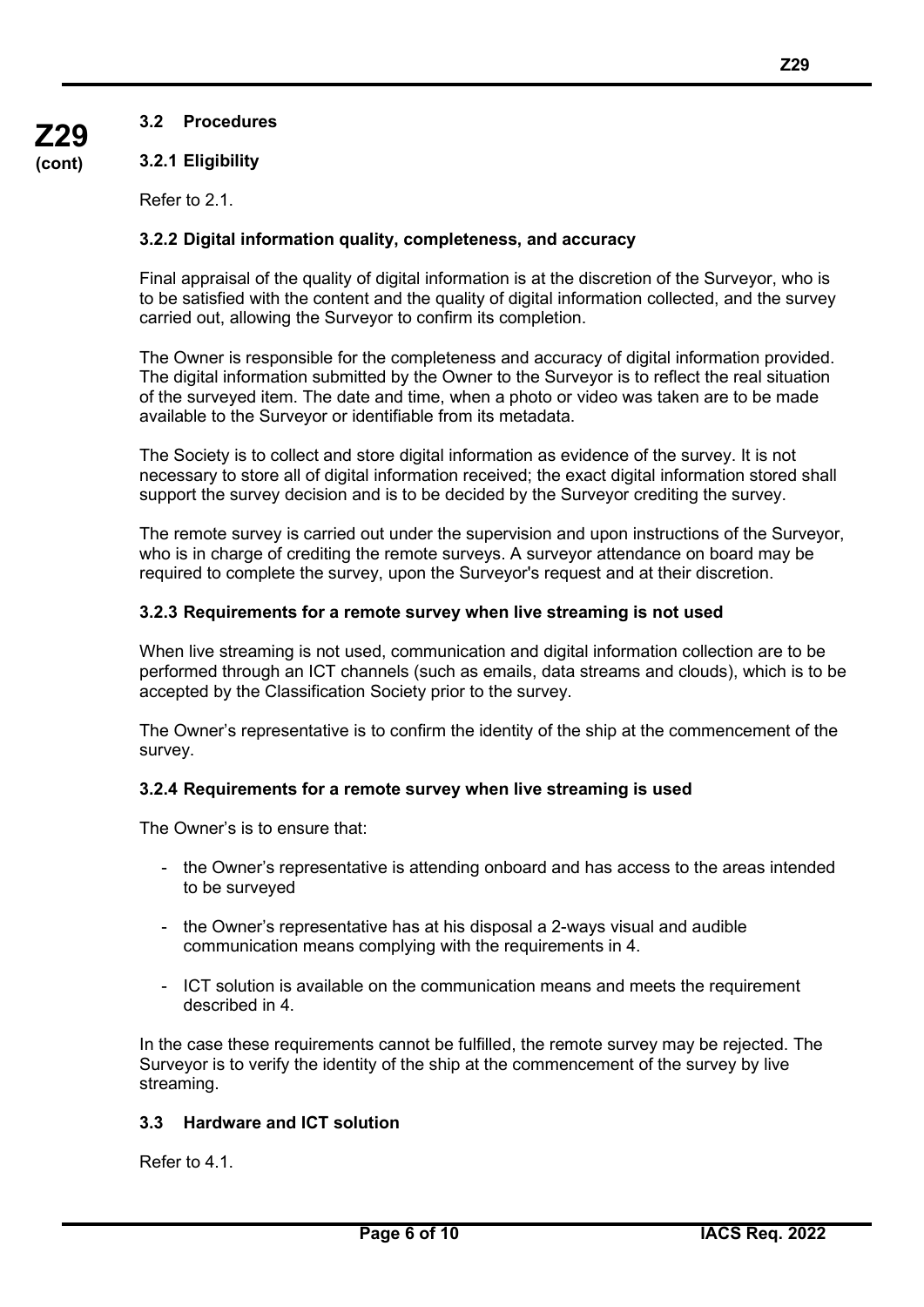**(cont)**

# **3.4 Requirements for Connectivity**

The Owner's representative is to ensure that internet connectivity tests are carried out before the survey and that proper connectivity is available and maintained during the survey.

When remote survey by live streaming is being undertaken, a connection that enables live streaming between the Surveyor and the Owner's representative attending on board is required. The quality of the live streaming connection (audio and video) is to ensure proper communication and to allow the Surveyor to carry out the survey remotely, to the Surveyor's satisfaction. In the case where a live streaming connection with the Surveyor is not possible or is not continuous at the place of the survey (e.g., Engine Room), partly online sequences (where the Owner is able to capture pictures and videos offline of those items not covered by live streaming) may be accepted by the Surveyor.

# **4. Information and Communication Technology (ICT)**

This section outlines the minimum requirements for the use of ICT that can capture images, record video and/or live stream video or other data from a ship as considered acceptable to the Society.

# **4.1 Hardware**

The Owner is responsible for ensuring that all hardware installations on board used for the remote survey shall comply with the applicable requirements relevant for use and location on board, including hazardous areas. The ICT shall typically consist of:

- A host computer device, to receive the streaming of images/data/video. This is usually a laptop or desktop computer compatible with the software application used for the remote survey
- On board standalone device which may include digital cameras capable of capturing videos/photos/data
- On board smart device compatible with the applicable software/technology
- Communication accessories like headphones and microphone for the noisy environment as applicable and as deemed necessary

**Notes:** The smart device may be a smartphone, tablet, computer, wearable device, smart glass, digital camera, or any other device which can be connected to the network and capable of transmitting the necessary data/images to shore.

The communication equipment used for the live streaming shall have the following minimum functionality:

- both ends shall simultaneously see the same image/videos in near real-time (i.e., live streaming)
- two-way direct voice communication
- possibility to take screenshots

When using a portable device on board for live streaming, the movement of the handheld device may affect the stability of the video and the image, leading to lower quality outputs. When necessary, a suitable anti-shake device shall be used to provide proper stability.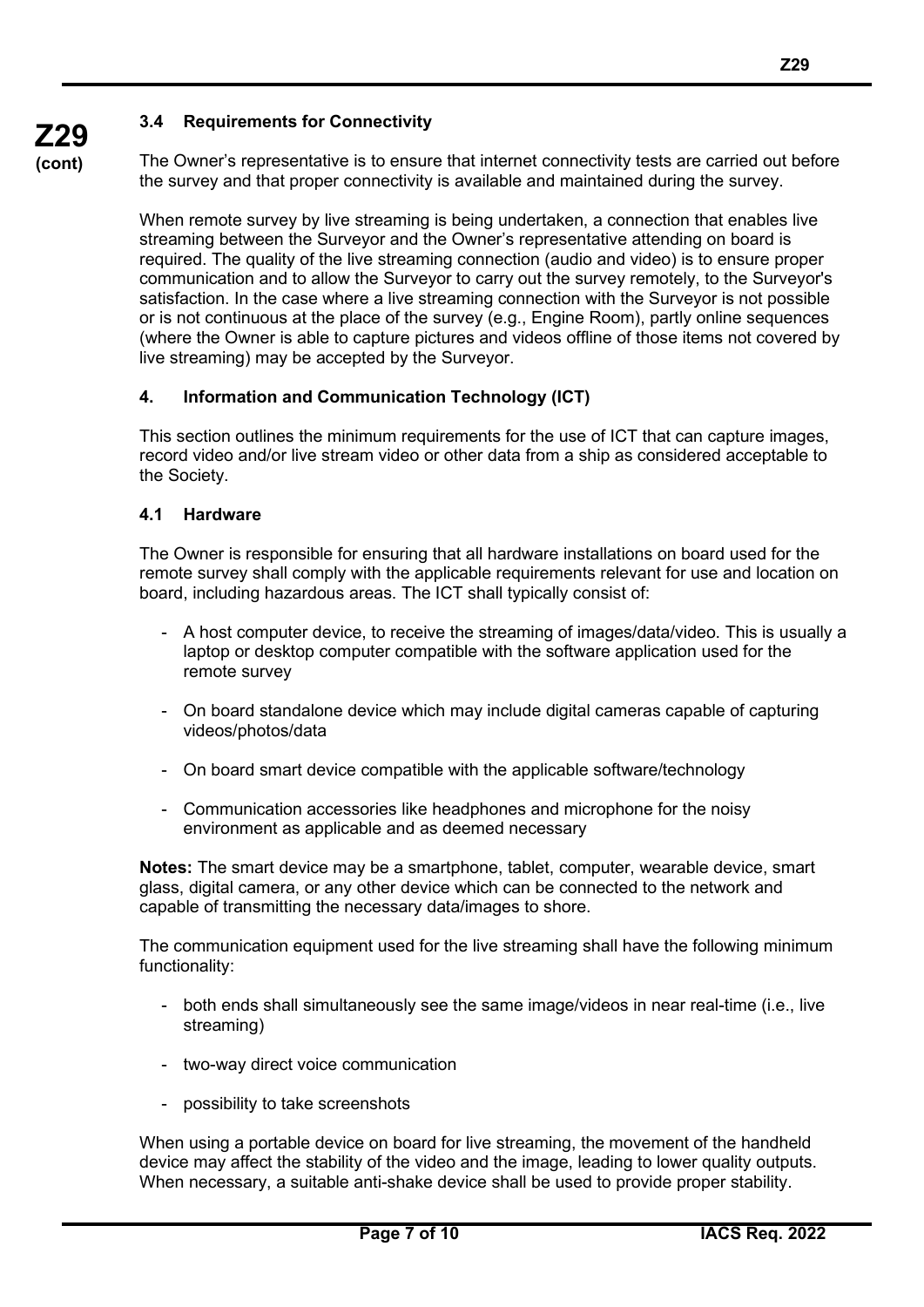#### **Notes:**

**Z29 (cont)**

- 1. The host computer screen is to be able to present an image quality that is sufficient to enable a survey decision to be made
	- 2. Portable equipment on board shall be equipped with a power capacity suitable for the intended scope and time of the survey

# **4.2 Internet Connectivity (coverage and speed)**

For internet connectivity requirements on board, refer to 3.4.

The on board smart devices shall have the capability of transmitting the images/video/data over a Cellular, Wi-Fi or Satellite Connection to the remote Surveyor.

When live streaming communication is applied, the internet connection shall have sufficient and stable bandwidth capacity to ensure quality (such as resolution and frame rate) of the direct colour image/video and voice communication to the remote survey location to the satisfaction of the Surveyor.

#### **4.3 Software and data security:**

The software used for the remote survey is to be acceptable to the Society. The overall function and ability of the software used to ensure the security of data shall be evaluated prior to use as per the below requirements.

The Surveyor shall normally control the live video call, providing instructions to the on-site personnel/crew and supervising survey activities for capturing relevant information. The on board device shall have the capability of transmitting the data over a Cellular, Wi-Fi, or Satellite Connection to the Surveyor.

The software used to perform the remote survey may also be provided with technologies that support the Surveyor in the process of making a decision, such as:

- Artificial Intelligence (AI) for the recognition and the classification of defects,
- Internet of things (IoT) for collecting parameters and evaluating acceptability/working condition of machinery and equipment,
- Data driven verification or other means considered acceptable by the Society.

The above software and technologies are to be evaluated and accepted by the Society in each case.

When considering the use of software/applications and other technologies, data protection shall be considered in accordance with applicable requirements of the Classification Society before the remote survey is commenced. The software/application used to perform the remote survey is to be compatible with the technical requirements detailed in this paragraph; in addition, the software used is to comply with the Classification Society's applicable requirements for:

- cybersecurity
- data protection and confidentiality for the transmitted data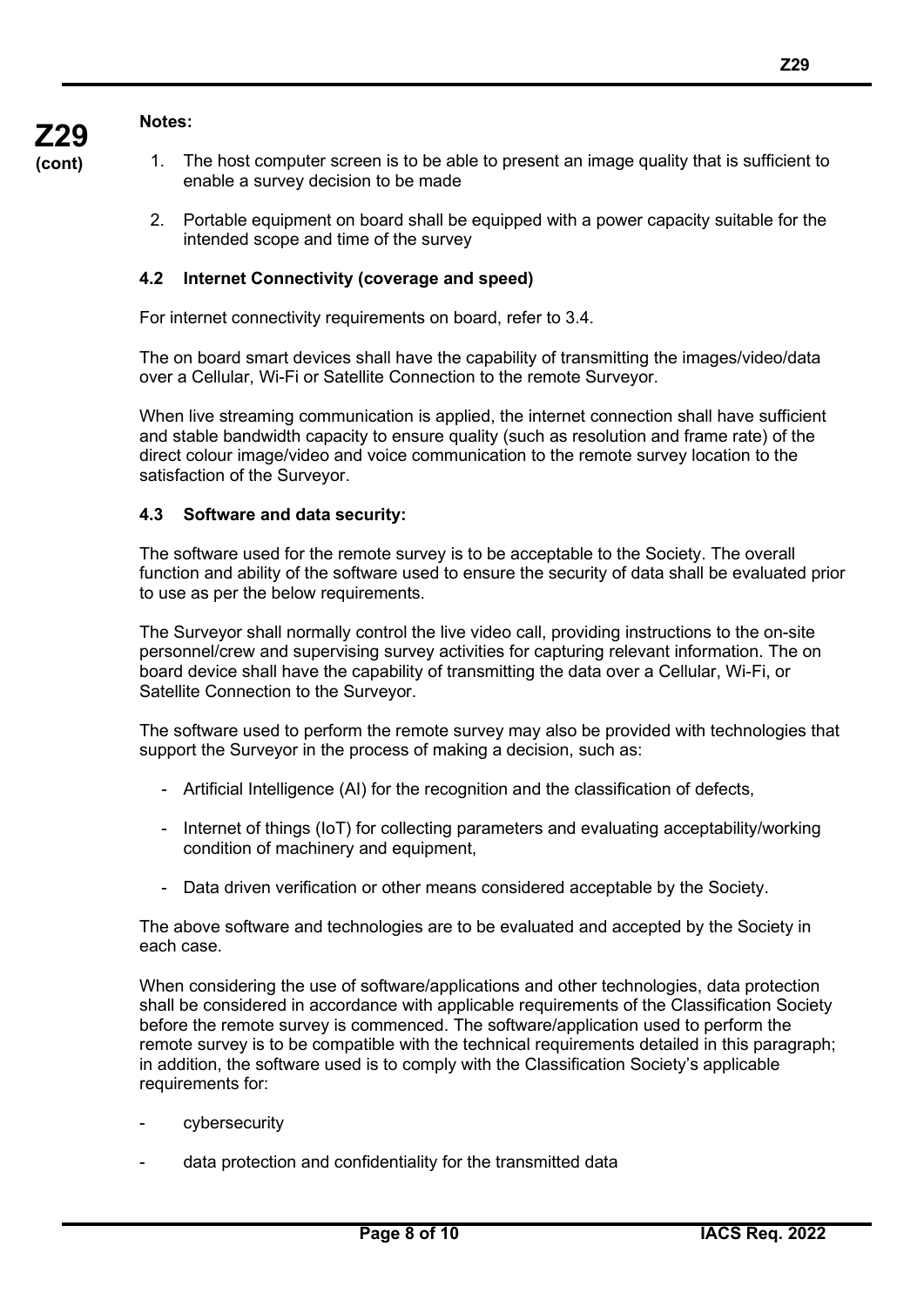When not provided by the Society itself, the audio/video software or application used to perform the remote survey is to be accepted by the Society.

During the survey preparation, it is the Owner's responsibility to ensure that their data security policies are implemented as per the Company's Safety Management System.

**Notes:** The Company's SMS may take into account IMO resolution MSC.428(98), MSC-FAL.1/Circ.3 and IACS Rec.166.

## **5. Recording of evidence and reporting of survey**

#### **5.1 Recording of Evidence**

#### **5.1.1 Required evidence (refer to 2.4)**

In principle, live streaming video and audio shall be applied to remote surveys as a primary means (refer to Table 1 in 3.1).

Additionally, and/or alternatively, one or more of the following evidence may be submitted or verified as requested by the Surveyor during remote survey so that the Surveyor is able to verify conditions of survey items:

- Recorded video and audio
- Photos
- Master's/chief engineer's statement
- Ship's logbook
- Owner's confirmation

#### **5.1.1.1 Live streaming video and audio**

Live streaming video and audio using ICT shall be in accordance with the requirements in 4.

#### **5.1.1.2 Recorded videos/photos**

For the recorded videos/photos, the following information is to be available:

- confirmation that they were actually taken on the ship by the Owner's representative
- date and time when they were taken
- identity of the personnel/crew responsible for taking evidence

#### **5.1.1.3 Master's/chief engineer's statement**

Recorded videos/photos provided by the Owner's representative may be supplemented with a statement signed by the master and/or the chief engineer confirming the condition of the items shown in the evidence. The final evaluation of the remote survey by the Surveyor is to be based on all of the provided evidence, and it does not delegate the responsibility to the master/chief engineer's statement only.